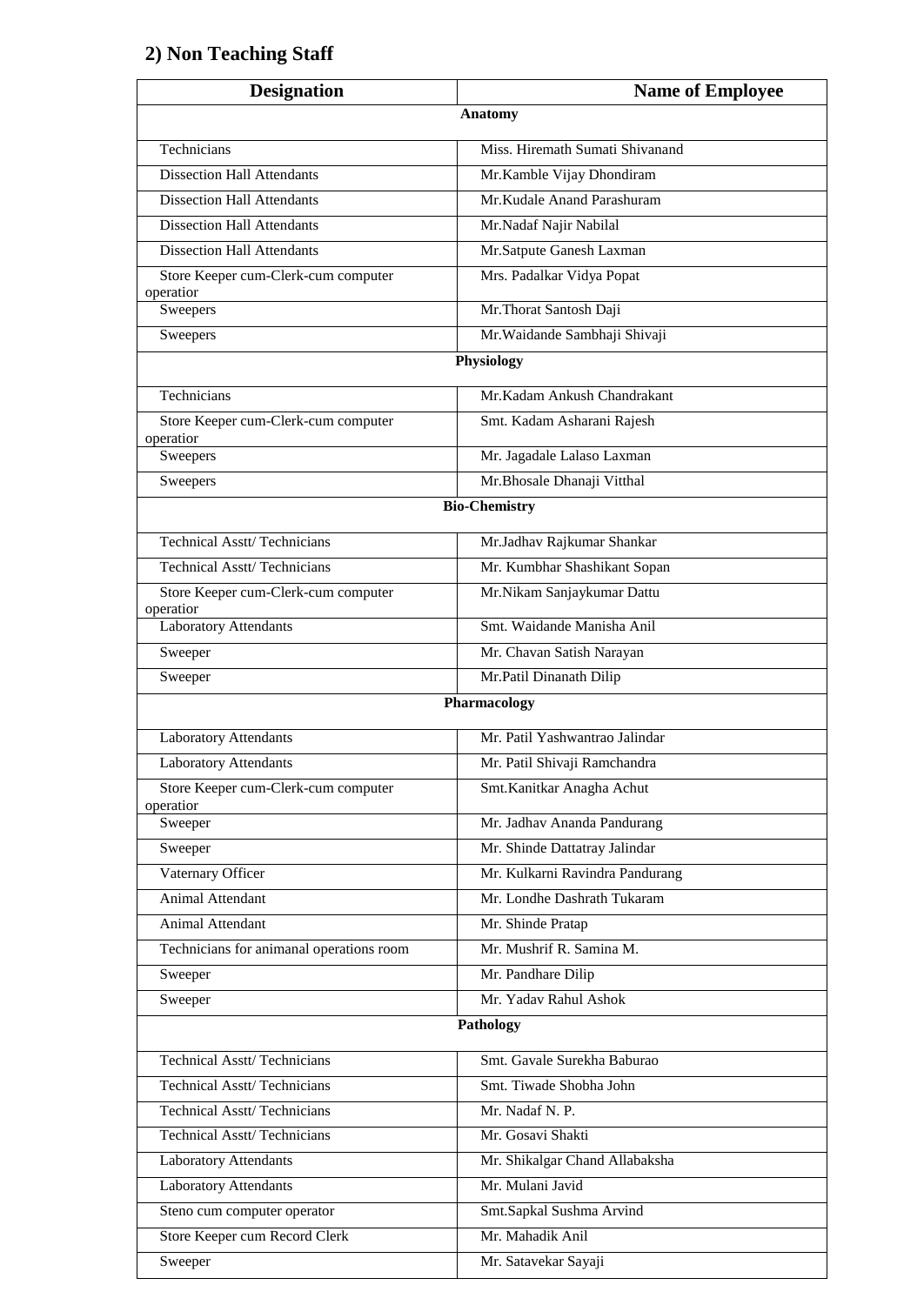| Sweeper                                          | Mr. Kothale Ashish             |  |
|--------------------------------------------------|--------------------------------|--|
| <b>Microbiology</b>                              |                                |  |
| <b>Technical Asstt/Technicians</b>               | Mrs. Patil Survana             |  |
| <b>Technical Asstt/Technicians</b>               | Mrs. Patil Sunita              |  |
| <b>Technical Asstt/Technicians</b>               | Mr. Deshmukh Deepak            |  |
| <b>Technical Asstt/Technicians</b>               | Mrs. Yadav Vidya               |  |
| <b>Technical Asstt/Technicians</b>               | Mrs. Mulik Lina                |  |
| <b>Technical Asstt/Technicians</b>               | Mr. Ganapat Sadamate           |  |
| <b>Technical Asstt/Technicians</b>               | Mr. Bhalchandra Sawant         |  |
| <b>Laboratory Attendants</b>                     | Mr. Shinde Mahesh              |  |
| Laboratory Attendants                            | Mr. Patil Sunil Bhagwan        |  |
| Store Keeper cum Record Clerk                    | Smt. Mane Sarita Nivas         |  |
| Steno cum computer operator                      | Mr. Hable Siddharth            |  |
| Sweeper                                          | Mr. Patil Parashant            |  |
| Sweeper                                          | Mr.Mohite Dnyandeo Hariba      |  |
|                                                  | <b>Forensic Medicine</b>       |  |
| <b>Technical Asstt/Technicians</b>               | Mr. More Ramchandra Akaram     |  |
| <b>Technical Asstt/Technicians</b>               | Mr. Jadhav Mahadev Ramchandra  |  |
| <b>Laboratory Attendants</b>                     | Mr.More Shivaji Rajaram        |  |
| <b>Laboratory Attendants</b>                     | Mr.Jagdale Rajendra Dhondiram  |  |
| Steno-typist                                     | Mr. Sawant Amol Vikram         |  |
| Store Keeper cum-clerk-cum Computer<br>operation | Mrs. Raste Shaila Avinash      |  |
| Sweeper                                          | Mr. Hulyal Abhijeet Subhaash   |  |
| Sweeper                                          | Smt. Kamal Nargunde            |  |
| Sweeper                                          | Mr. Yadav Hanumant             |  |
| Sweeper                                          | Mr. Minigiri Sunkappa E.       |  |
|                                                  | <b>Community Medicie</b>       |  |
| <b>Medical Social Workers</b>                    | Mr.Gaste Vikas Gunda           |  |
| <b>Technical Asstt/Technicians</b>               | Mr. Lakhane Jambukumar Shripal |  |
| Stenographer                                     | Mr. Udgave Kishor A.           |  |
| Record Keeper cum-Clerk-cum Computer             | Smt.Patil Seema Jagadish       |  |
| operation<br><b>Store Keeper</b>                 | Mr. Ghadge Dattatray           |  |
| Sweepers                                         | Mr.Jadhav Satish Rajaram       |  |
| Opthalmology                                     |                                |  |
| <b>Technical Asstt/Technicians</b>               | Mrs. Archana Pawar             |  |
| <b>Laboratory Attendants</b>                     | Mr. Prashant Ahi               |  |
| <b>Store Keeper</b>                              | Mr. Anande Ganesh              |  |
| Steno-typist                                     | Mrs. Dubal Harshal             |  |
| <b>Record Clerk</b>                              | Mr. Santosh Patil              |  |
| Refractionist                                    | Mr. Chandrakant Patil          |  |
|                                                  | E. N.T.                        |  |
| <b>Technical Asstt/Technicians</b>               | Mrs. Vidya Rawal               |  |
| Laboratory Attendants                            | Mr. Pratap Chavan              |  |
| <b>Store Keeper</b>                              | Mr. Bhandari Kishor            |  |
| Steno-typist                                     | Mr. Siddhashwar Abadar         |  |
| Record Clerk                                     | Mr. Asif Shaikh                |  |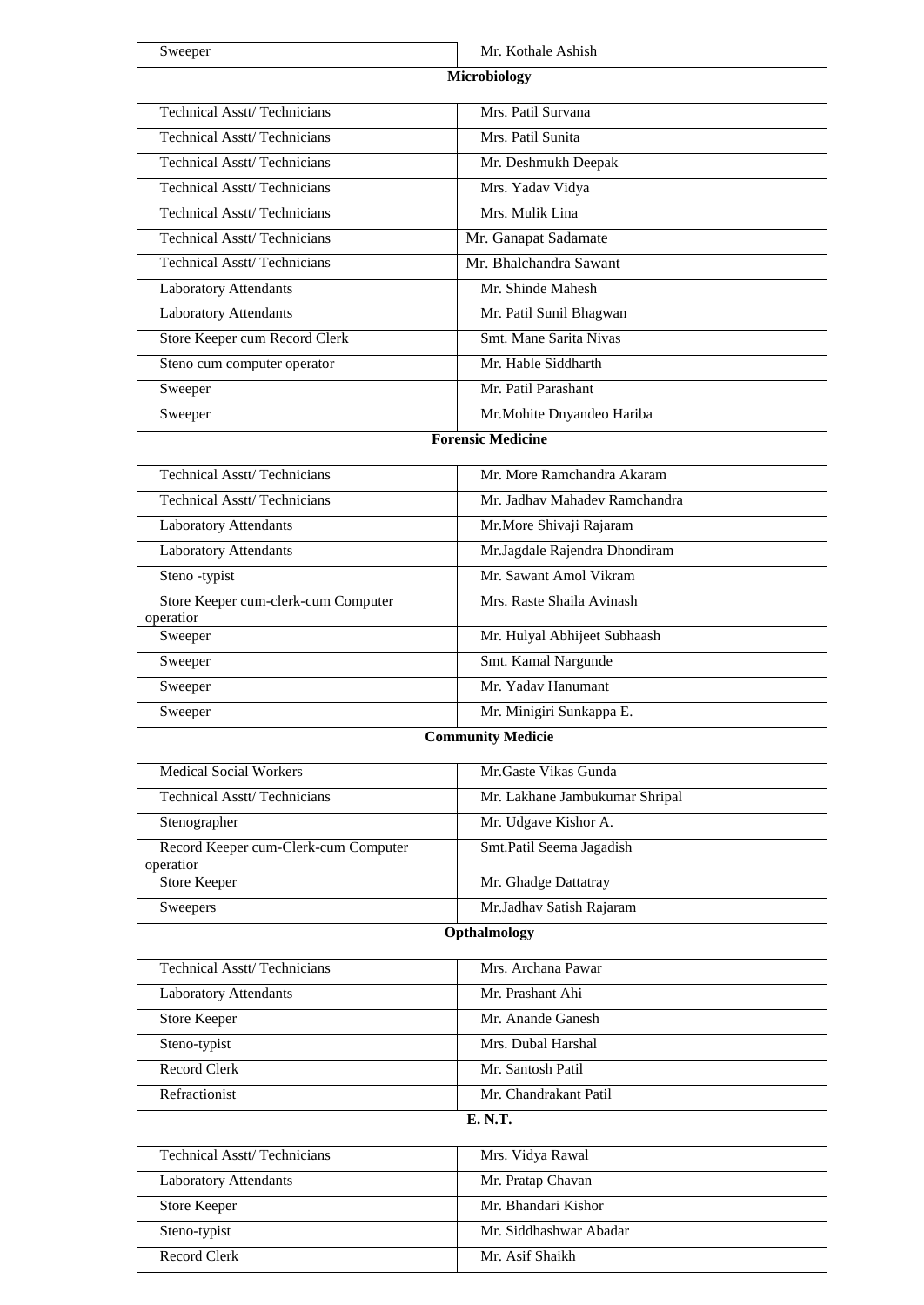| <b>Audiometry Technician</b>       | Mr. Deshmukh Ganesh           |
|------------------------------------|-------------------------------|
| Speech Therapist                   | Mrs. Sharada Jadhav           |
| Obst. & Gynae.                     |                               |
| <b>Social Worker</b>               | Miss. Radhika Ghutugade       |
| Social Worker                      | Miss. Yogita Kumbhar          |
| <b>Technical Asstt/Technicians</b> | Mrs. Savita Desai             |
| <b>Technical Asstt/Technicians</b> | Mrs. Swati S. More            |
| <b>Laboratory Attendants</b>       | Mrs. Sangita Tulsankar        |
| <b>Laboratory Attendants</b>       | Mrs. Sunita Gurav             |
| Stenographer                       | Mrs. Sunita Bhokare           |
| <b>Record Clerk</b>                | Mrs. Sunita Tawar             |
| <b>Store Keeper</b>                | Mrs. Dhotre Pallavi           |
|                                    | Anaesthesia                   |
| <b>Technical Asstt/Technicians</b> | Mr. Pradeep Kamble            |
| <b>Technical Asstt/Technicians</b> | Miss. Awale Kimaya            |
| <b>Technical Asstt/Technicians</b> | Mr. Vishal Ware               |
| <b>Technical Asstt/Technicians</b> | Ms. Arpita Deepak Awale       |
| <b>Technical Asstt/Technicians</b> | Miss. Kambale Apurva          |
| <b>Technical Asstt/Technicians</b> | Mr. Anil Pardesi              |
| <b>Technical Asstt/Technicians</b> | Mr. Hemant Kamble             |
| <b>Technical Asstt/Technicians</b> | Mr. Rajput Shweta             |
| Steno-typist                       | Mrs. Mulla Salma              |
| <b>Record Clerk</b>                | Mrs. Yogita S. Solvande       |
| <b>Store Keeper</b>                | Mrs. Waghamare Jyoti          |
|                                    | <b>Radio-Diagnosis</b>        |
| Radiographic Technicians           | Mr. Nalsab Naik               |
| Radiographic Technicians           | Mr. Sujit Tagare              |
| Radiographic Technicians           | Mr. Jayant Prakash Kulkarni   |
| Radiographic Technicians           | Mr. Mulik Mahesh              |
| Radiographic Technicians           | Mr. Maruti Khot               |
| Radiographic Technicians           | Mr. Nitin Mohite              |
| Radiographic Technicians           | Mr. Jaydeep More              |
| Radiographic Technicians           | Mr. Deepak Kamble             |
| Dark room Assistant                | Mr. Amosh Bhore               |
| Dark room Assistant                | Mr. Sadik Mujawar             |
| Dark room Assistant                | Mr. Siddharth Waghmare        |
| Dark room Assistant                | Mrs. Jayshri Angadi           |
| Stenographer                       | Mrs. Charusheela Arbune       |
| <b>Store Keeper</b>                | Mr. Asif Shaikh               |
| <b>Record Clerk</b>                | Mr.Deepak Salunkhe            |
|                                    | <b>Central Record Station</b> |
| Medical Record Officer             | Mr. Avinash Kulkarni          |
| Statistician                       | Mr. Nikam Jalindar            |
| <b>Coding Clerks</b>               | Mr. Gaikwad Seema             |
| <b>Coding Clerks</b>               | Mr. Shafik Tamboli            |
| <b>Coding Clerks</b>               | Mr. Kumar Naik                |
| <b>Coding Clerks</b>               | Mr. Ruth Enoch                |
|                                    |                               |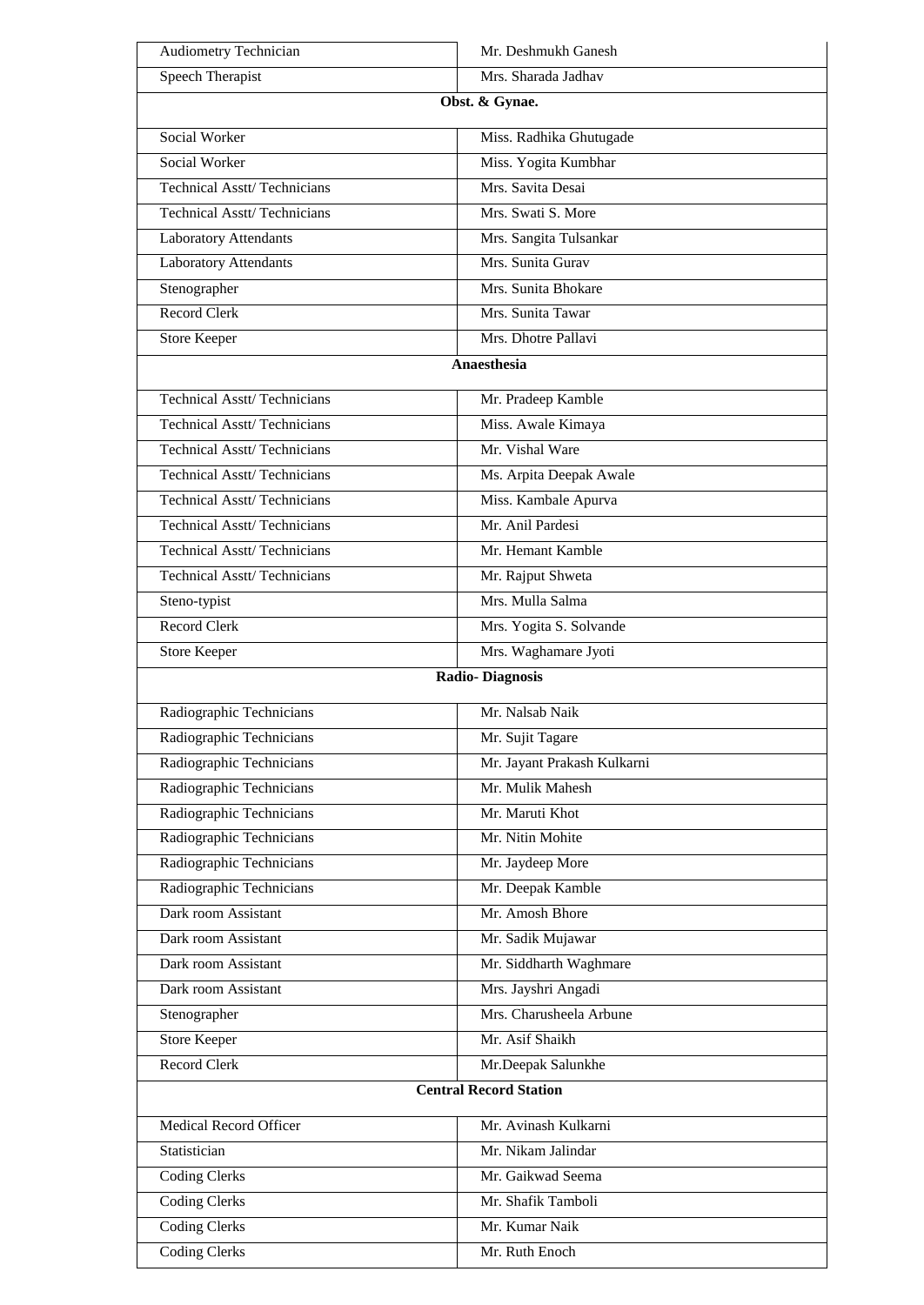| <b>Record Clerk</b>                      | Mr. Pradeep Patil                                                    |
|------------------------------------------|----------------------------------------------------------------------|
| <b>Record Clerk</b>                      | Mr. Sambhaji Chandne                                                 |
| <b>Record Clerk</b>                      | Mr. Sambhaji Patil                                                   |
| <b>Record Clerk</b>                      | Mr. Sushant Mahadeo Mane                                             |
| <b>Record Clerk</b>                      | Mr. Nitin Namdeo Hubale                                              |
| <b>Record Clerk</b>                      | Mrs. Bangera Deepali                                                 |
| Daftaries                                | Mr. Jadhav Ashok                                                     |
| Daftaries                                | Mr. Pawar Nitesh                                                     |
| Steno-typist                             | Mr. Satish Kamble                                                    |
| Peon                                     | Mr. Sarjerao Bhosale                                                 |
| Peon                                     | Mr. Aslam Mujawar                                                    |
|                                          | Library                                                              |
| Librarian                                | Mr. Netaji Shankar Desai                                             |
| Deputy Librarian                         | Mrs. Jyoti Ashok Patil                                               |
| Documentalist                            | Smt. Vandana Santosh Saluankhe                                       |
| Cateloger                                | Mr. Baburao Shankar Patole                                           |
|                                          |                                                                      |
| Library Assistant                        | Mr. Sunil Popat Patil<br>Mr. Kiran Shamrao Patil                     |
| <b>Library Assistant</b>                 |                                                                      |
| Library Assistant                        | Mr. Rohit Rajkumar Rokade                                            |
| Library Assistant                        | Mr. Ranjeet Bholanath Patil                                          |
| <b>Daftaries</b>                         | Mr. Dastgir Gajibar Bagwan                                           |
| Daftaries                                | Mr. Yogesh Charandas Javir                                           |
| Peon                                     | Mr.Raosaheb Dattu Patil                                              |
| Peon                                     | Mr. Sandip Savanta Sadamate                                          |
|                                          |                                                                      |
|                                          | <b>Staff for RHTC (Including field work Epidiomological studies)</b> |
| <b>Medical Social Workers</b>            | Mrs. Pramodini Mane                                                  |
| Medical Social Workers                   | Mrs. Swati Balaso Patil                                              |
| <b>Public Health Nurse</b>               | Mrs. Bhagyashri Pandit                                               |
| Health Inspectors/Health Assistant(Male) | Mr. Santosh Jagdale                                                  |
| <b>Health Educator</b>                   | Dr, Dhanashree Mali                                                  |
| <b>Technical Asstt/Technicians</b>       | Mr. Papu Sawant                                                      |
| Peon                                     | Mr. Shashikant Vasant Patil                                          |
| Van Driver                               | Mr. Shriram Potdar                                                   |
| Store Keeper cum Record Clerk            | Mrs. Anjali Ranjit Sawant                                            |
| Sweeper                                  | Mr. Vishal Aayvale                                                   |
| Sweeper                                  | Mr. Santosh Munde                                                    |
|                                          | <b>Urban Training Health Centre</b>                                  |
|                                          |                                                                      |
| <b>Medical Social Workers</b>            | Miss. Kalyani Shipugade                                              |
| <b>Medical Social Workers</b>            | Mr. Dhananjay Bhise                                                  |
| <b>Public Health Nurse</b>               | Mrs. Shanita Mohite                                                  |
| <b>Health Inspectors</b>                 | Dr. Mahesh Patil                                                     |
| <b>Health Inspectors</b>                 | Miss. Bhore Eliza                                                    |
| <b>Health Educator</b>                   | Dr. Trupta Mehta                                                     |
| <b>Technical Asstt/Technicians</b>       | Mrs. Ashwini Ananda Mule                                             |
| <b>Technical Asstt/Technicians</b>       | Mr. Santosh Shivaji Hajare                                           |
| Peon<br>Van Driver                       | Mr.Ravindra Patil<br>Mr. Vinod Magdum                                |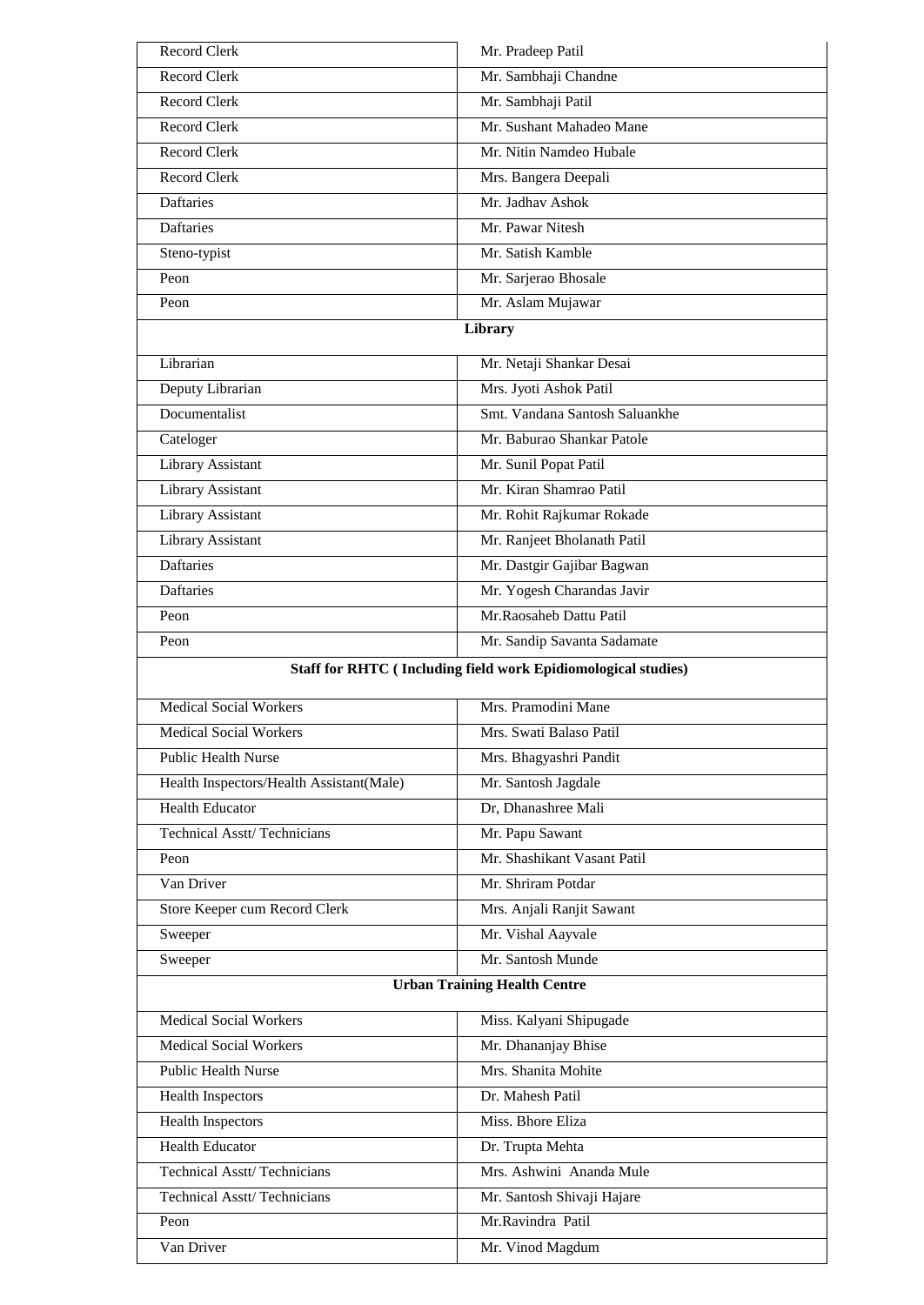| <b>Store Keeper</b>                | Mr. Jyostna Ganeshakar          |  |
|------------------------------------|---------------------------------|--|
| <b>Record Clerk</b>                | Mr. Ganesh Kumbhar              |  |
| Sweeper                            | Mr. Santosh Shantaram Kamble    |  |
| Sweeper                            | Mrs. Malan Prakash Waghmare     |  |
| <b>General Medicine</b>            |                                 |  |
| E. C. G. Technician                | Mr. Rohit Kapase                |  |
| <b>Technical Asstt/Technicians</b> | Mr. Rameshwar Narsinha Kulkarni |  |
| <b>Technical Asstt/Technicians</b> | Mr. Santosh Ramchandra Jujare   |  |
| <b>Technical Asstt/Technicians</b> | Mr.Naik Shantaram               |  |
| <b>Laboratory Attendants</b>       | Mr. Chavan Rajendra             |  |
| <b>Laboratory Attendants</b>       | Mr. Sunil Pandhare              |  |
| Laboratory Attendants              | Mr. Arjun Gotpagar              |  |
| <b>Laboratory Attendants</b>       | Mrs. Vandana Phalke             |  |
| <b>Store Keeper</b>                | Mr.Amol Suryawanshi             |  |
| Steno-typist                       | Mr. Dipak Mulik                 |  |
| <b>Record Clerk</b>                | Mr. Amol Patil                  |  |
| <b>Record Clerk</b>                | Mrs. Nafisa Maner               |  |
| TB & Chest Diseases Health Visitor | Mr. Vinayak Patil               |  |
| TB & Chest Diseases Health Visitor | Mr. Hitendra Adake              |  |
| Psychiatric Social Workers         | Mr. Aiwale Suresh               |  |
| Psychiatric Social Workers         | Mr. Aske Swati                  |  |
|                                    | <b>Paediatrics</b>              |  |
| Child psychologist                 | Mr. Dasharath Sawant            |  |
| <b>Health Educator</b>             | Mrs. Mullla Salma               |  |
| <b>Technical Asstt/Technicians</b> | Mr. Ravindra Thorat             |  |
| Laboratory Attendants              | Mr.Tamma Chougale               |  |
| <b>Store Keeper</b>                | Mrs Manisha Patil               |  |
| Steno-typist                       | Mr. Dastgir Bargir              |  |
| <b>Record Clerk</b>                | Mrs. Rehana Jamadar             |  |
| Social Worker                      | Mr. Pramod Patil                |  |
|                                    | <b>General Surgery</b>          |  |
|                                    |                                 |  |
| <b>Technical Asstt/Technicians</b> | Mr. Deepak Balu Tiwade          |  |
| <b>Technical Asstt/Technicians</b> | Mrs. Tikone Ashwini             |  |
| <b>Technical Asstt/Technicians</b> | Mr. Motkatte Niwas              |  |
| <b>Laboratory Attendants</b>       | Mr. Mane Satish                 |  |
| Laboratory Attendants              | Mr. Pawar Mangesh               |  |
| <b>Laboratory Attendants</b>       | Mr. Mohan Awale                 |  |
| <b>Laboratory Attendants</b>       | Smt. Yashoda Patil              |  |
| Store Keeper                       | Mr.Sunil Thorat                 |  |
| Steno-typist                       | Mr. Mahesh Waydande             |  |
| <b>Record Clerk</b>                | Mr. Gaikwad Poonam              |  |
| Record Clerk                       | Smt. Gaikwad Sharlet            |  |
|                                    | <b>Orthopaedics</b>             |  |
| <b>Technical Asstt/Technicians</b> | Mr. Saluankhe Avinash           |  |
| <b>Laboratory Attendants</b>       | Mr. Nagappa Soudi               |  |
| <b>Store Keeper</b>                | Mr. Dayanand Waydande           |  |
| Steno-typist                       | Mr. Vikram Jadhav               |  |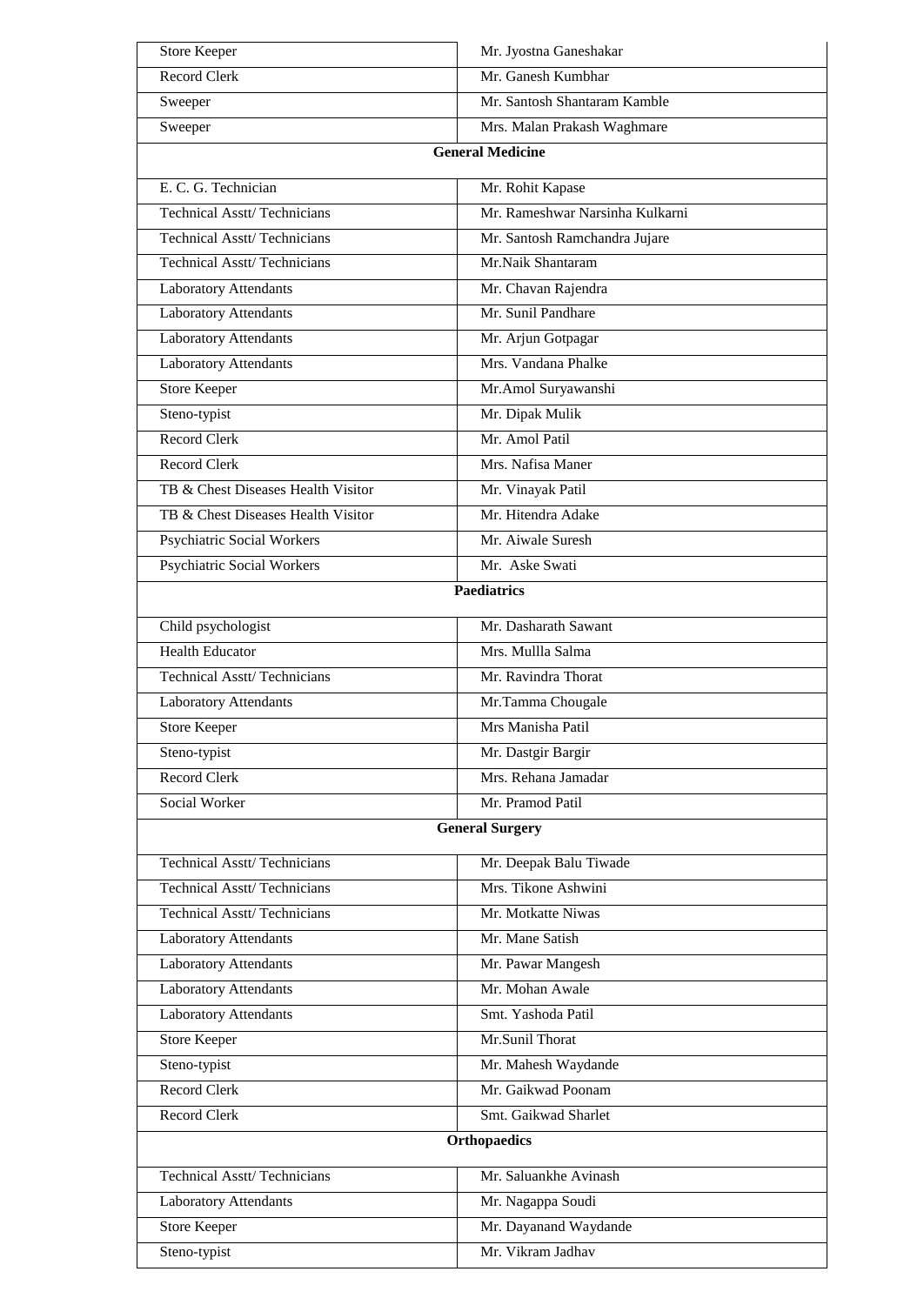| Record Clerk                                               | Mr. Desai Pravin            |
|------------------------------------------------------------|-----------------------------|
| <b>Central Photographic Cum Audiovisul Unit</b>            |                             |
| Photographers                                              | Mr. Patil Manoj             |
| <b>Artist Modellers</b>                                    | Mr. Amol Deshinge           |
| Dark room Assistant                                        | Mr. Jayant Prakash Kulkarni |
| <b>Audiovisual Technician</b>                              | Mr. Vinod R. Chavan         |
| Store Keeper cum Record Clerk                              | Mr. Sanjay B.Patil          |
| Attendent                                                  | Hasina Nadaf                |
| <b>Medical Education Unit</b>                              |                             |
| Stenographer                                               | Mr. Sachin Mohite           |
| <b>Computer Operator</b>                                   | Mr. Taufik Mujawar          |
| Technicians in Audio-visual aids, photography<br>and Artis | Mr. Anant Kaware            |
|                                                            | <b>CSSD</b>                 |
| Matron                                                     | Smt. Sunanda Kale           |
| <b>Staff Nurse</b>                                         | Mr. Kunal Vitthal Jadhav    |
| <b>Staff Nurse</b>                                         | Ms. Sofiya Yusuf Banglore   |
| <b>Staff Nurse</b>                                         | Mr. Sandeep R. Budhgaonkar  |
| <b>Staff Nurse</b>                                         | Mr. Mohite Priyanka         |
| <b>Technical Asstt/Technicians</b>                         | Mr. Ramdas Gaikwad          |
| <b>Technical Asstt/Technicians</b>                         | Mr. Mahammad Shaikh         |
| Technical Asstt/Technicians                                | Mr. Sunil Budhagaonkar      |
| <b>Technical Asstt/Technicians</b>                         | Mr. Vikas Tiwade            |
| <b>Technical Asstt/Technicians</b>                         | Mr. Anandrao R. Pawar       |
| <b>Technical Asstt/Technicians</b>                         | Mr. Patil Sandip Ashok      |
| <b>Technical Asstt/Technicians</b>                         | Miss. Harale Swati          |
| <b>Technical Asstt/Technicians</b>                         | Miss. Misal Bhakti          |
| Technicians                                                | Mr. Koli Shrikant           |
| Technicians                                                | Mr. Santosh Kamble          |
| Technicians                                                | Mr. Waghamare Punit         |
| Technicians                                                | Mr. Yadav Hanmant           |
| Technicians                                                | Mr. John Ubale              |
| Technicians                                                | Mr. Devdan Kamble           |
| Technicians                                                | Mr.Kumar Patsuphe           |
| Technicians                                                | Mr. Vikram Bhosale          |
| Ward boy                                                   | Mr. Mahesh Koli             |
| Ward boy                                                   | Mr. Santosh J. Kamble       |
| Ward boy                                                   | Mr. Amir Nadaf              |
| Ward boy                                                   | Mr. Shankar Deepak Jagdale  |
| Ward boy                                                   | Mr. Ghadage Sandip          |
| Ward boy                                                   | Mr. Sachin Tandale          |
| Ward boy                                                   | Mrs. Parlekar Manisha       |
| Ward boy                                                   | Mr. Patil Sharad            |
| Sweepers                                                   | Mr. Patil Dattatray         |
| Sweepers                                                   | Mr. Paigude Prashant        |
| Sweepers                                                   | Mr. Ramesh Suryawanshi      |
| Sweepers                                                   | Mr. Devkule Sunil           |
|                                                            | Laundry                     |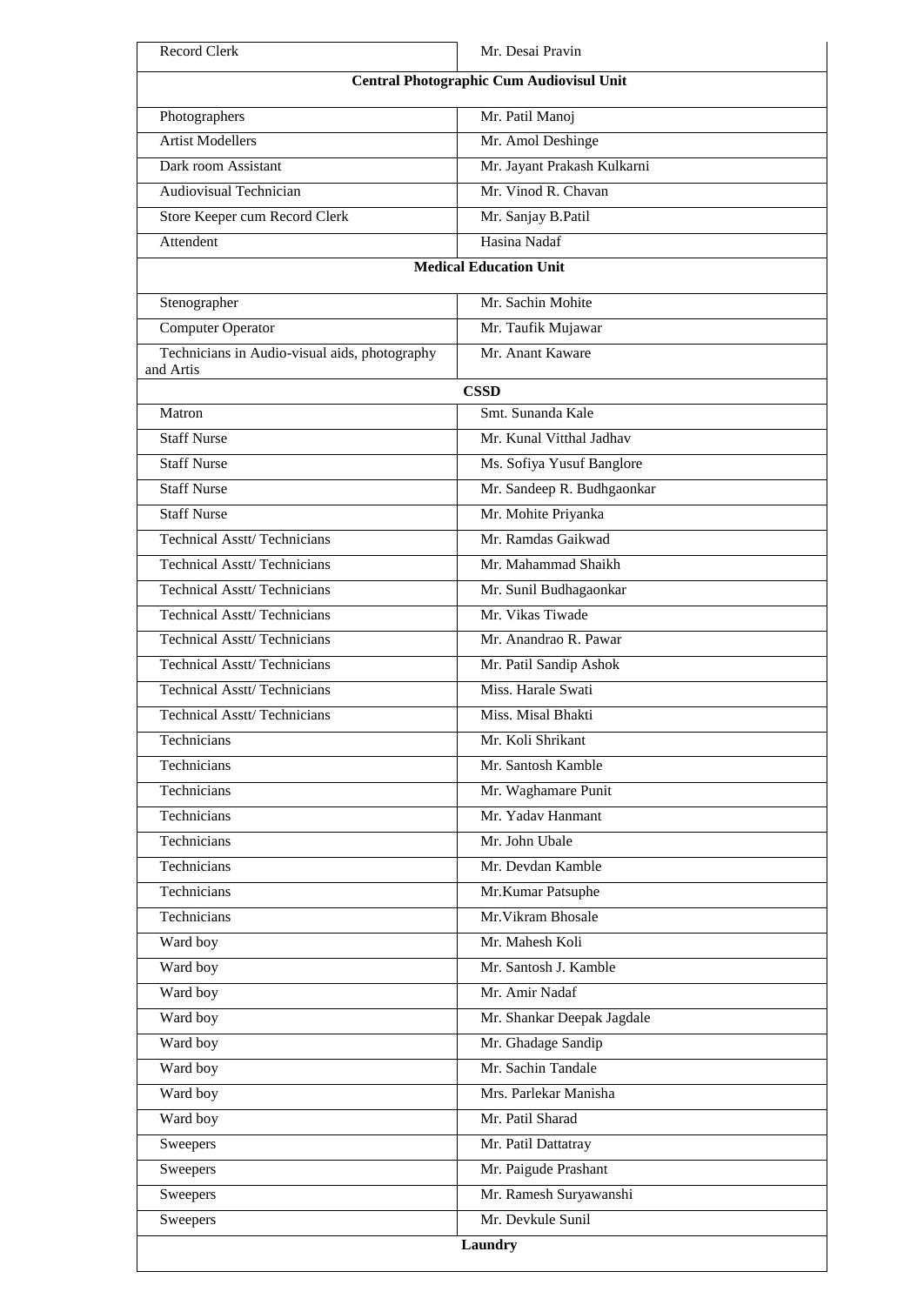| Supervisor                       | Mr. Amol Ranjane            |
|----------------------------------|-----------------------------|
| Supervisor                       | Mr. Shanikumar Yadav        |
| Dhobi/Washerman/Women            | Mr. Sunil Ghodake           |
| Dhobi/Washerman/Women            | Mr. Sagar Waghamare         |
| Dhobi/Washerman/Women            | Mr. Ramesh Sanjane          |
| Dhobi/Washerman/Women            | Mr. Suraj Mulla             |
| Dhobi/Washerman/Women            | Mr. Sanjay Dubile           |
| Dhobi/Washerman/Women            | Mr. Bharat Bhosale          |
| Dhobi/Washerman/Women            | Mr. Koli Kishor             |
| Dhobi/Washerman/Women            | Mr. Yashawant Ugale         |
| Dhobi/Washerman/Women            | Mr. Khamkar Sagar           |
| Dhobi/Washerman/Women            | Mr. Chavan Santosh          |
| Dhobi/Washerman/Women            | Mr. Sharad Pawar            |
| Dhobi/Washerman/Women            | Mr. Walmiki Chotu           |
| Packer                           | Mr. Manoj Saluankhe         |
| Packer                           | Mr. Sachin Kambale          |
| Packer                           | Mr. Dipak Mane              |
| Packer                           | Mr. Prabhakar Kadam         |
| Packer                           | Mr. Sandip Bhore            |
| Packer                           | Mr. Vijay Gaikwad           |
| Packer                           | Mr. Raju Pardeshi           |
| Packer                           | Mr. Sagar More              |
| Packer                           | Mr. Kumar Waghmare          |
| Packer                           | Mr. Gangadhar Bhandari      |
| Packer                           | Mr. Ashok Masraj            |
| Packer                           | Mr. Shivaji Awale           |
|                                  | <b>Blood Bank</b>           |
| Technicians                      | Mr. Ranjeeth Jadhav         |
| Technicians                      | Mrs. Amita Nadaf            |
| Technicians                      | Mr. Dipak Tiwade            |
| Technicians                      | Mrs. Ashwini Trikoni        |
| Technicians                      | Mr.Gajanan Patil            |
| Technicians                      | Mrs. Shreya Jadhav          |
| <b>Laboratory Attendants</b>     | Mr. Yelgonda Koli           |
| <b>Laboratory Attendants</b>     | Mr. Pramod Patil            |
| Laboratory Attendants            | Mr. Ashok Wategaonkar       |
| <b>Laboratory Attendants</b>     | Mr. Nitin Pawar             |
| <b>Laboratory Attendants</b>     | Mr. Javed Mulani            |
| Laboratory Attendants            | Mr. Shakti Gosavi           |
| <b>Store Keeper</b>              | Mr. Nitin Hubale            |
| <b>Store Keeper</b>              | Mr. Satish Pawar            |
| <b>Store Keeper</b>              | Mr. Vijay Ramchandra Jadhav |
| <b>Store Keeper</b>              | Mr. Jayshing More           |
| <b>Store Keeper</b>              | Mr. Rajendra Waydande       |
| <b>Store Keeper</b>              | Mr. Amol Gaikwad            |
| <b>Record Clerk</b>              | Mr. Dhananjay Bhise         |
| <b>Record Clerk</b>              | Mr. Nagnath Bhosale         |
| <b>Central Casualty Services</b> |                             |
|                                  |                             |